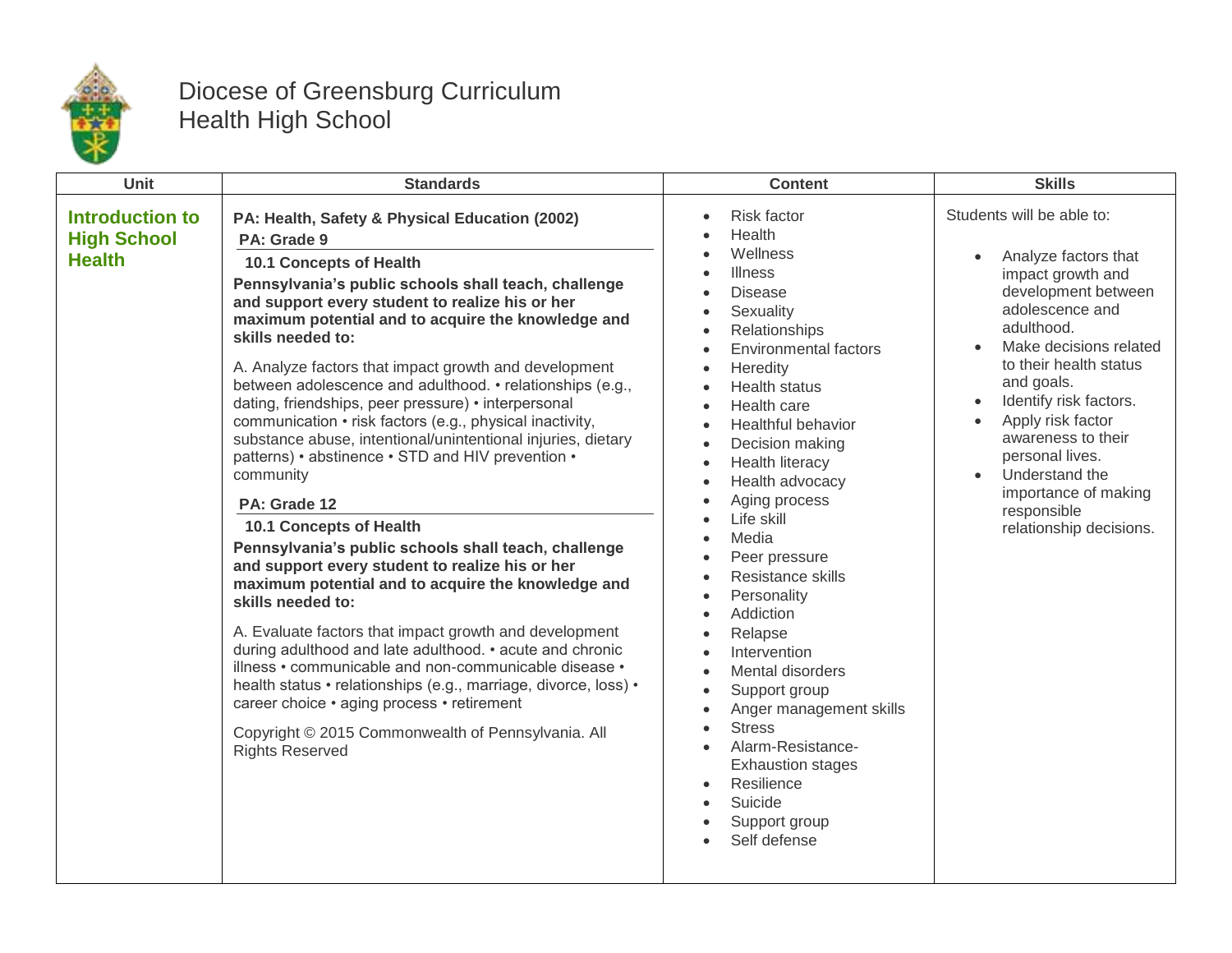| <b>Unit</b>                      | <b>Standards</b>                                                                                                                                                                                                                                                                                                                                                                                                                                                                                                                                                                                                                                                                                                                                                                                                                                                                                                                                                                                                                                                                                                                                                                                                                                                                                                                      | <b>Content</b>                                                                                                                                                                                                                                                                                                                                                     | <b>Skills</b>                                                                                                                                                                                                                                                                                                    |
|----------------------------------|---------------------------------------------------------------------------------------------------------------------------------------------------------------------------------------------------------------------------------------------------------------------------------------------------------------------------------------------------------------------------------------------------------------------------------------------------------------------------------------------------------------------------------------------------------------------------------------------------------------------------------------------------------------------------------------------------------------------------------------------------------------------------------------------------------------------------------------------------------------------------------------------------------------------------------------------------------------------------------------------------------------------------------------------------------------------------------------------------------------------------------------------------------------------------------------------------------------------------------------------------------------------------------------------------------------------------------------|--------------------------------------------------------------------------------------------------------------------------------------------------------------------------------------------------------------------------------------------------------------------------------------------------------------------------------------------------------------------|------------------------------------------------------------------------------------------------------------------------------------------------------------------------------------------------------------------------------------------------------------------------------------------------------------------|
|                                  |                                                                                                                                                                                                                                                                                                                                                                                                                                                                                                                                                                                                                                                                                                                                                                                                                                                                                                                                                                                                                                                                                                                                                                                                                                                                                                                                       |                                                                                                                                                                                                                                                                                                                                                                    |                                                                                                                                                                                                                                                                                                                  |
| <b>Consumer</b><br><b>Health</b> | PA: Health, Safety & Physical Ed<br>PA: Grade 9<br>10.2 Healthful Living<br>Pennsylvania's public schools shall teach, challenge<br>and support every student to realize his or her<br>maximum potential and to acquire the knowledge and<br>skills needed to:<br>A. Identify and describe health care products and services<br>that impact adolescent health practices.<br>B. Analyze the relationship between health-related<br>information and adolescent consumer choices.<br>• tobacco products<br>• weight control products<br>C. Analyze media health and safety messages and describe<br>their impact on personal health and safety<br>D. Analyze and apply a decision-making process to<br>adolescent health and safety issues<br>PA: Grade 12<br>10.2 Healthful Living<br>Pennsylvania's public schools shall teach, challenge<br>and support every student to realize his or her<br>maximum potential and to acquire the knowledge and<br>skills needed to:<br>A. Evaluate health care products and services that impact<br>adult health practices<br>B. Assess factors that impact adult health consumer<br>choices.<br>• access to health information<br>• access to health care<br>• cost<br>• safety<br>C. Compare and contrast the positive and negative effects of<br>the media on adult personal health and safety. | Consumer<br>$\bullet$<br>Products<br><b>Services</b><br>Advertising<br>$\bullet$<br>Fraud and health fraud<br>$\bullet$<br>Quackery<br>$\bullet$<br>Societal messages<br>Health care/insurance<br>$\bullet$<br>Online health information:<br>o Veracity of<br>information<br>o Bias of<br>websites/vendors<br>Anonymity of<br>$\circ$<br>internet<br>users/posters | Students will be able to:<br>Choose sources of<br>$\bullet$<br>health information<br>Judge the motives of<br>advertisers and<br>vendors of health<br>products and services<br>Evaluate ways to pay<br>$\bullet$<br>for health care<br>Make responsible<br>choices about health<br>care providers and<br>services |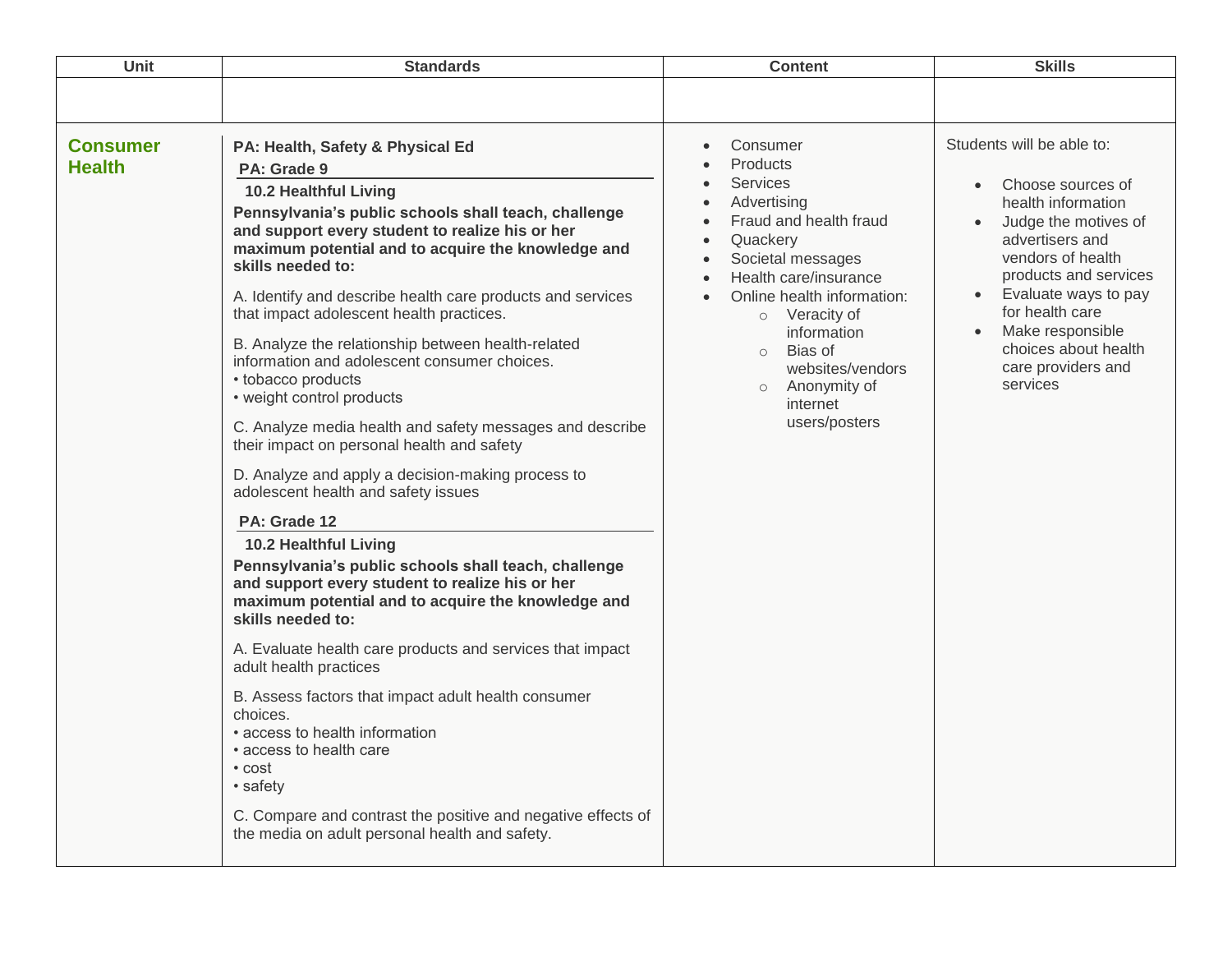| <b>Unit</b>                                         | <b>Standards</b>                                                                                                                                                                                                                                                                                                                                                                                                                                                                                                                                                                                                                                                                                                                                                                                                                                                                                                                                                                                                                                                                                                                                                                                                                                                                                              | <b>Content</b>                                                                                                                                                                                                                                                                                                                                                                                                                                                                  | <b>Skills</b>                                                                                                                                                                                                                                                         |
|-----------------------------------------------------|---------------------------------------------------------------------------------------------------------------------------------------------------------------------------------------------------------------------------------------------------------------------------------------------------------------------------------------------------------------------------------------------------------------------------------------------------------------------------------------------------------------------------------------------------------------------------------------------------------------------------------------------------------------------------------------------------------------------------------------------------------------------------------------------------------------------------------------------------------------------------------------------------------------------------------------------------------------------------------------------------------------------------------------------------------------------------------------------------------------------------------------------------------------------------------------------------------------------------------------------------------------------------------------------------------------|---------------------------------------------------------------------------------------------------------------------------------------------------------------------------------------------------------------------------------------------------------------------------------------------------------------------------------------------------------------------------------------------------------------------------------------------------------------------------------|-----------------------------------------------------------------------------------------------------------------------------------------------------------------------------------------------------------------------------------------------------------------------|
|                                                     | Copyright © 2015 Commonwealth of Pennsylvania. All<br><b>Rights Reserved</b>                                                                                                                                                                                                                                                                                                                                                                                                                                                                                                                                                                                                                                                                                                                                                                                                                                                                                                                                                                                                                                                                                                                                                                                                                                  |                                                                                                                                                                                                                                                                                                                                                                                                                                                                                 |                                                                                                                                                                                                                                                                       |
| <b>Social Health</b><br>and<br><b>Relationships</b> | PA: Health, Safety & Physical Ed<br>PA: Grade 9<br>10.3 Safety & Injury Prevention<br>Pennsylvania's public schools shall teach, challenge<br>and support every student to realize his or her<br>maximum potential and to acquire the knowledge and<br>skills needed to:<br>C. Analyze and apply strategies to avoid or manage conflict<br>and violence during adolescence.<br>• effective negotiation<br>· assertive behavior<br>PA: Grade 12<br>10.1 Concepts of Health<br>Pennsylvania's public schools shall teach, challenge<br>and support every student to realize his or her<br>maximum potential and to acquire the knowledge and<br>skills needed to:<br>A. Evaluate factors that impact growth and development<br>during adulthood and late adulthood.<br>• acute and chronic illness<br>• communicable and non-communicable disease<br>• health status<br>• relationships (e.g., marriage, divorce, loss)<br>• career choice<br>• aging process<br>• retirement<br><b>10.2 Healthful Living</b><br>Pennsylvania's public schools shall teach, challenge<br>and support every student to realize his or her<br>maximum potential and to acquire the knowledge and<br>skills needed to:<br>D. Examine and apply a decision-making process to the<br>development of short and long-term health goals | Violence<br>$\bullet$<br>Negotiation<br>Perpetrator vs victim<br><b>Bullying</b><br>Self protection<br>Stalking<br>Assault<br>Sexual harassment<br>Rape<br>$\bullet$<br>Abuse and domestic<br>violence<br>Gaslighting<br>$\bullet$<br>Desensitization<br>Resilience<br>$\bullet$<br>Passive vs assertive vs<br>$\bullet$<br>aggressive behaviors<br>Relationships<br>$\bullet$<br>Family, friends, romantic<br>$\bullet$<br>Parenthood<br>$\bullet$<br>Moral codes<br>$\bullet$ | Students will be able to:<br>Identify different types<br>$\bullet$<br>of abuse and their<br>signs<br>Paraphrase the wants<br>and needs of others<br>Predict situations that<br>could be harmful or<br>violent<br>Take part in making<br>decisions in the<br>community |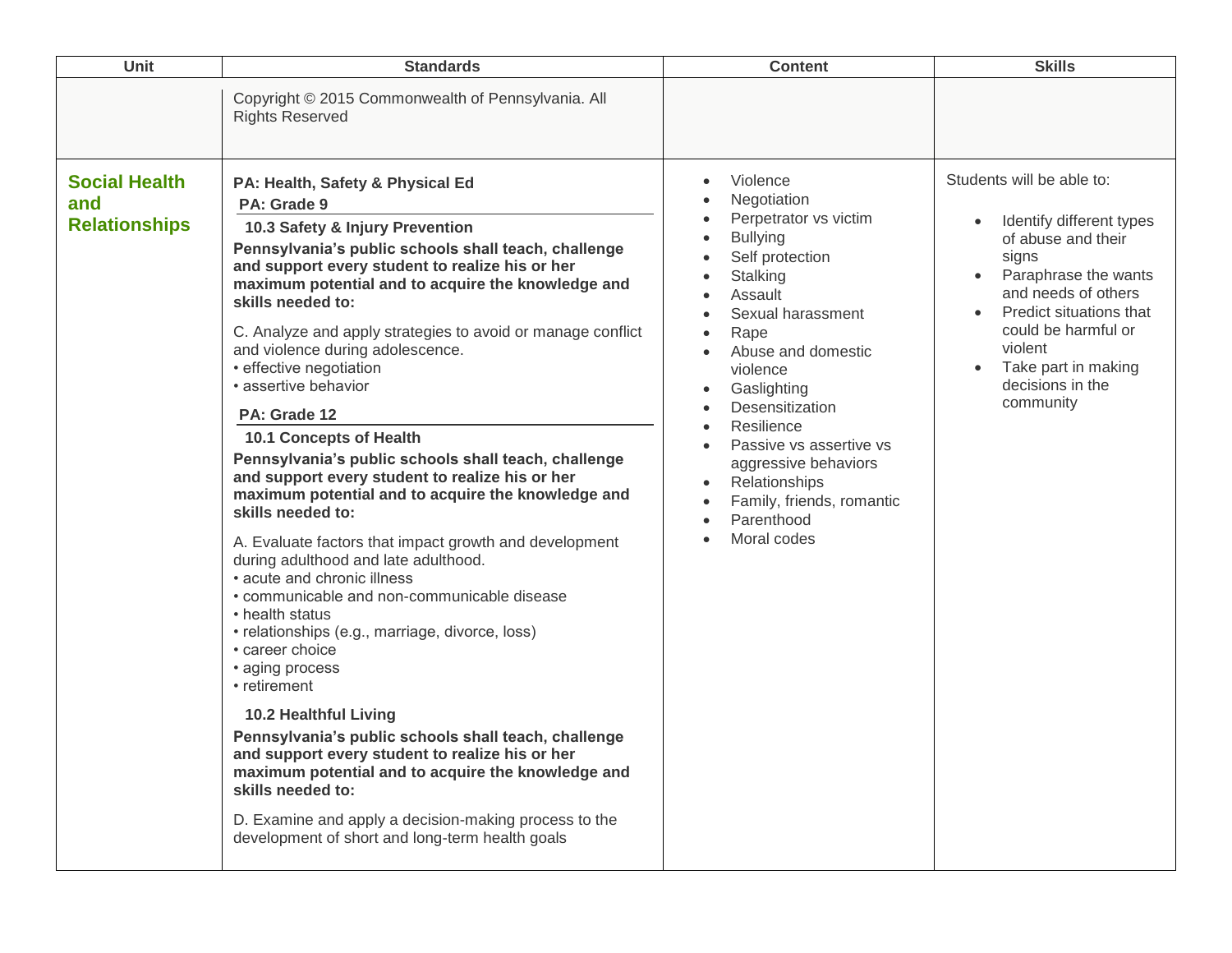| Unit    | <b>Standards</b>                                                                                                                                                                                                                                                                                                                                                                                                                                                                                                                                                                                                                                                                                                                                                                                                                                                                                                        | <b>Content</b>                                                                                                                                                                                                                                                                   | <b>Skills</b>                                                                                                                                                                                                                                                                                                |
|---------|-------------------------------------------------------------------------------------------------------------------------------------------------------------------------------------------------------------------------------------------------------------------------------------------------------------------------------------------------------------------------------------------------------------------------------------------------------------------------------------------------------------------------------------------------------------------------------------------------------------------------------------------------------------------------------------------------------------------------------------------------------------------------------------------------------------------------------------------------------------------------------------------------------------------------|----------------------------------------------------------------------------------------------------------------------------------------------------------------------------------------------------------------------------------------------------------------------------------|--------------------------------------------------------------------------------------------------------------------------------------------------------------------------------------------------------------------------------------------------------------------------------------------------------------|
|         | E. Analyze the interrelationship between environmental<br>factors and community health.<br>• public health policies and laws/health promotion and<br>disease prevention<br>• individual choices/maintenance of environment<br>• recreational opportunities/ health status<br>10.3 Safety & Injury Prevention<br>Pennsylvania's public schools shall teach, challenge<br>and support every student to realize his or her<br>maximum potential and to acquire the knowledge and<br>skills needed to:<br>A. Assess the personal and legal consequences of unsafe<br>practices in the home, school or community.<br>· loss of personal freedom<br>• personal injury<br>· loss of income<br>• impact on others<br>· loss of motor vehicle operator's license<br>C. Analyze the impact of violence on the victim and<br>surrounding community<br>Copyright © 2015 Commonwealth of Pennsylvania. All<br><b>Rights Reserved</b> |                                                                                                                                                                                                                                                                                  |                                                                                                                                                                                                                                                                                                              |
| Anatomy | PA: Health, Safety & Physical Ed<br>PA: Grade 9<br><b>10.1 Concepts of Health</b><br>Pennsylvania's public schools shall teach, challenge<br>and support every student to realize his or her<br>maximum potential and to acquire the knowledge and<br>skills needed to:<br>B. Analyze the interdependence existing among the body<br>systems.<br>E. Analyze how personal choice, disease and genetics can<br>impact health maintenance and disease prevention<br><b>10.2 Healthful Living</b><br>Pennsylvania's public schools shall teach, challenge<br>and support every student to realize his or her                                                                                                                                                                                                                                                                                                                | <b>Disease</b><br>Genetics<br>Health care<br>Environmental impacts<br>Air pollution<br><b>Breeding environments</b><br><b>EPA</b><br>Pollutants<br>Acid rain<br>$\bullet$<br>Environmental tobacco<br>$\bullet$<br>smoke<br>Toxins<br>Asbestos<br>Radon<br>$\bullet$<br>Anatomy: | Students will be able to:<br>Judge the<br>$\bullet$<br>effectiveness of their<br>decisions<br>Recommend healthy<br>habits to others<br>Consider changing to<br>healthier habits<br>Relate effective habits<br>$\bullet$<br>to their peers<br>Criticize their<br>environment and its<br>impact on their lives |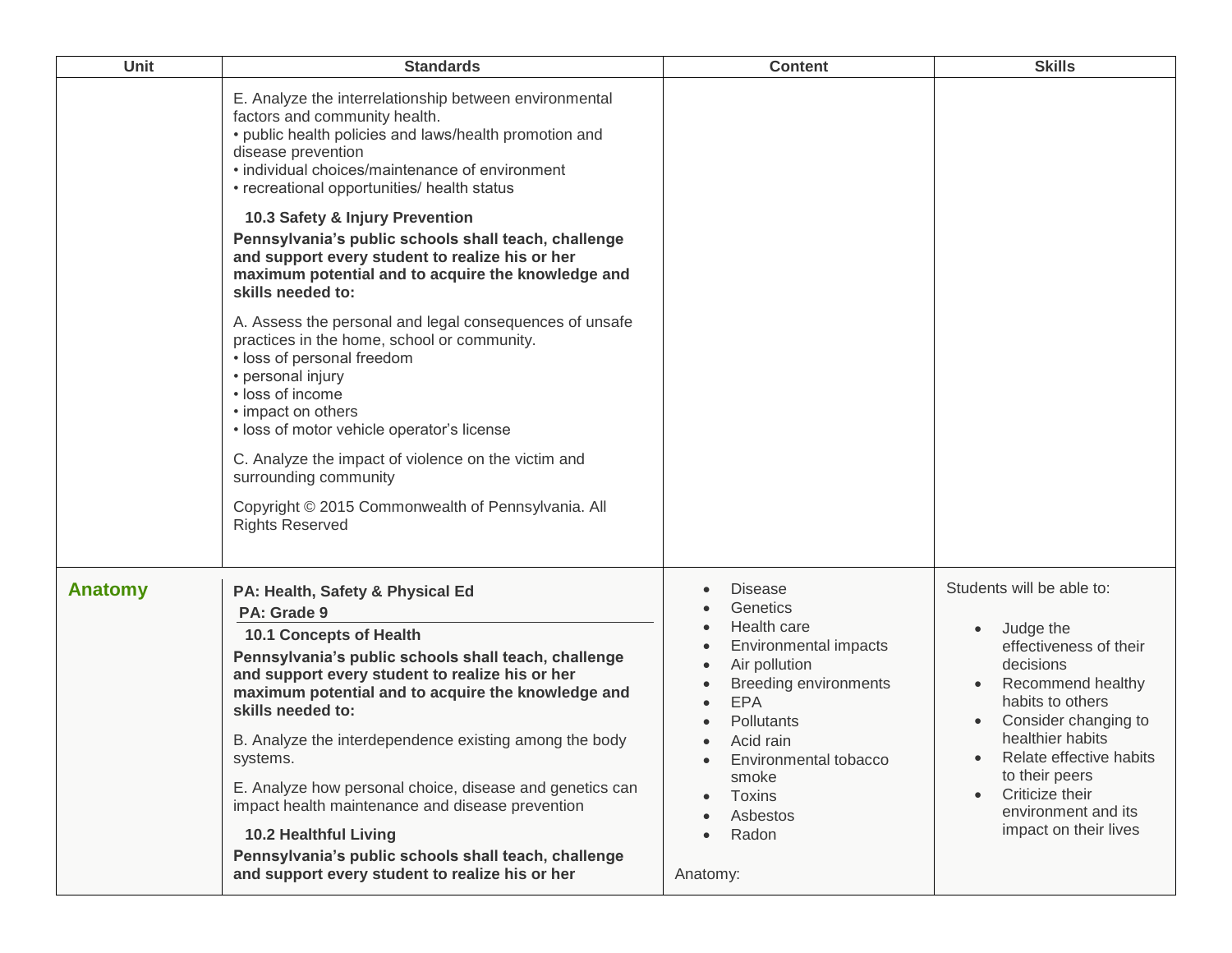| Unit | <b>Standards</b>                                                                                                                                                                                                                                                                                                                                                                                                                                                                                                                                                                                                                                                                                                                                                                                                                                                                                                                                                                                                                                                                                                                                                                                                                                                                                                                                                                                                            | <b>Content</b>                                                                                                                        | <b>Skills</b> |
|------|-----------------------------------------------------------------------------------------------------------------------------------------------------------------------------------------------------------------------------------------------------------------------------------------------------------------------------------------------------------------------------------------------------------------------------------------------------------------------------------------------------------------------------------------------------------------------------------------------------------------------------------------------------------------------------------------------------------------------------------------------------------------------------------------------------------------------------------------------------------------------------------------------------------------------------------------------------------------------------------------------------------------------------------------------------------------------------------------------------------------------------------------------------------------------------------------------------------------------------------------------------------------------------------------------------------------------------------------------------------------------------------------------------------------------------|---------------------------------------------------------------------------------------------------------------------------------------|---------------|
|      | maximum potential and to acquire the knowledge and<br>skills needed to:<br>E. Explain the interrelationship between the environment<br>and personal health.<br>• ozone layer/skin cancer<br>• availability of health care/ individual health<br>• air pollution/respiratory disease<br>• breeding environments/ lyme disease/west nile virus<br>PA: Grade 12<br><b>10.1 Concepts of Health</b><br>Pennsylvania's public schools shall teach, challenge<br>and support every student to realize his or her<br>maximum potential and to acquire the knowledge and<br>skills needed to:<br>B. Evaluate factors that impact the body systems and apply<br>protective/preventive strategies.<br>• fitness level<br>• environment (e.g., pollutants, available health care)<br>• health status (e.g., physical, mental, social)<br>• nutrition<br><b>10.2 Healthful Living</b><br>Pennsylvania's public schools shall teach, challenge<br>and support every student to realize his or her<br>maximum potential and to acquire the knowledge and<br>skills needed to:<br>E. Analyze the interrelationship between environmental<br>factors and community health.<br>• public health policies and laws/health promotion and<br>disease prevention<br>• individual choices/maintenance of environment<br>• recreational opportunities/ health status<br>Copyright © 2015 Commonwealth of Pennsylvania. All<br><b>Rights Reserved</b> | Organ Systems<br>Digestive<br>$\bullet$<br>Excretory<br>Skeletal<br>Muscular<br>$\bullet$<br>Nervous<br>Cardiovascular<br>Respiratory |               |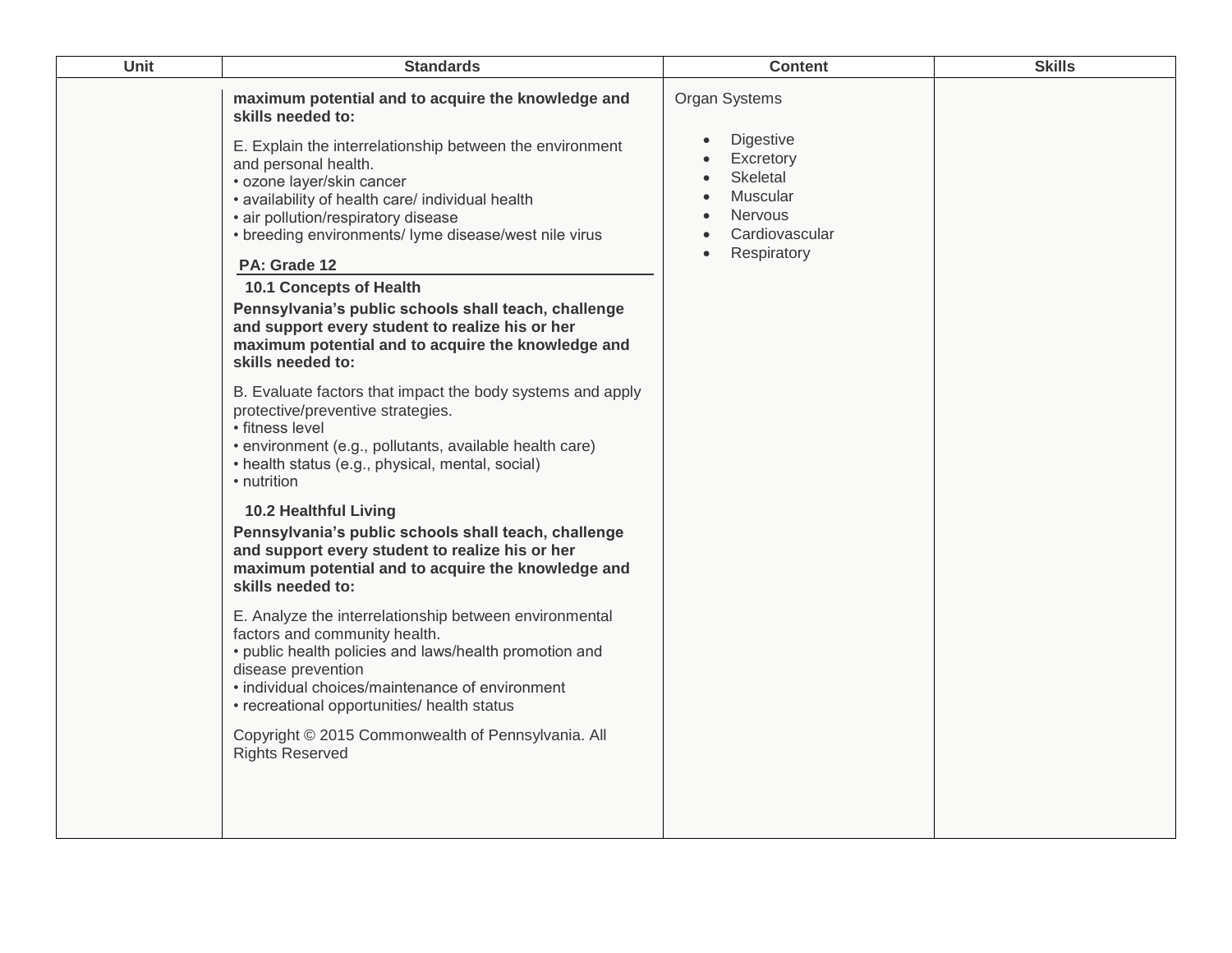| Unit                             | <b>Standards</b>                                                                                                                                                                                                                                                                                                                                                                                                                                                                                                                                                                                                                                                                                                                                                                                                                                                                                                                                                                                                                                                                                                                                                                                                                                                                                                                                                                                                                                                                                                                         | <b>Content</b>                                                                                                                                                                                                                                                                                                                                                                                                                                                                                                                                                                                                                                                                                                                                                                                                     | <b>Skills</b>                                                                                                                                                                                                                                                                                                                   |
|----------------------------------|------------------------------------------------------------------------------------------------------------------------------------------------------------------------------------------------------------------------------------------------------------------------------------------------------------------------------------------------------------------------------------------------------------------------------------------------------------------------------------------------------------------------------------------------------------------------------------------------------------------------------------------------------------------------------------------------------------------------------------------------------------------------------------------------------------------------------------------------------------------------------------------------------------------------------------------------------------------------------------------------------------------------------------------------------------------------------------------------------------------------------------------------------------------------------------------------------------------------------------------------------------------------------------------------------------------------------------------------------------------------------------------------------------------------------------------------------------------------------------------------------------------------------------------|--------------------------------------------------------------------------------------------------------------------------------------------------------------------------------------------------------------------------------------------------------------------------------------------------------------------------------------------------------------------------------------------------------------------------------------------------------------------------------------------------------------------------------------------------------------------------------------------------------------------------------------------------------------------------------------------------------------------------------------------------------------------------------------------------------------------|---------------------------------------------------------------------------------------------------------------------------------------------------------------------------------------------------------------------------------------------------------------------------------------------------------------------------------|
| <b>Substance</b><br><b>Abuse</b> | PA: Health, Safety & Physical Ed<br>PA: Grade 9<br>10.1 Concepts of Health<br>Pennsylvania's public schools shall teach, challenge<br>and support every student to realize his or her<br>maximum potential and to acquire the knowledge and<br>skills needed to:<br>D. Analyze prevention and intervention strategies in relation<br>to adolescent and adult drug use.<br>• decision-making/refusal skills<br>· situation avoidance<br>• goal setting<br>• professional assistance (e.g., medical, counseling. Support<br>groups)<br>• parent involvement<br>E. Analyze how personal choice, disease and genetics can<br>impact health maintenance and disease prevention<br><b>10.2 Healthful Living</b><br>Pennsylvania's public schools shall teach, challenge<br>and support every student to realize his or her<br>maximum potential and to acquire the knowledge and<br>skills needed to:<br>B. Analyze the relationship between health-related<br>information and adolescent consumer choices.<br>• tobacco products<br>• weight control products<br>PA: Grade 12<br>10.1 Concepts of Health<br>Pennsylvania's public schools shall teach, challenge<br>and support every student to realize his or her<br>maximum potential and to acquire the knowledge and<br>skills needed to:<br>D. Evaluate issues relating to the use/non-use of drugs.<br>• psychology of addiction<br>· social impact (e.g., cost, relationships)<br>• chemical use and fetal development<br>· laws relating to alcohol, tobacco and chemical substances | <b>Drugs</b><br>$\bullet$<br>Medicines<br>Prescription<br>Pharmacy<br>Brand-name vs generic<br>drug<br>OTC drugs<br>Indication for use<br>Information resources<br>Personal resources<br>Performance-enhancing<br>steroids<br>Opioids<br>Misconceptions about<br>opioid use/abuse<br>Origins of opium<br>Identifying opioid<br>$\bullet$<br>abuse/addiction<br>Impact on the body<br>Impact on brain chemistry<br>Opioids and developing<br>$\bullet$<br>brains<br>Homeostasis and allostasis<br>Public health<br>Epidemic vs pandemic<br>Health research, sources,<br>and critical thinking<br>Impact on community and<br>church<br>Students as an active<br>participant in the solution<br>Hallucinogens<br>$\bullet$<br><b>Barbiturates</b><br>Fetal development<br><b>Stimulants</b><br>Depressants<br>Alcohol | Students will be able to:<br>Differentiate between<br>prescribed drug use<br>and abusive behaviors<br>Identify risky<br>substances<br>Classify common drugs<br>by their function<br>Survey facts and<br>misconceptions about<br>drug abuse<br>Resist pressure to use<br>tobacco, alcohol, and<br>other drug-related<br>products |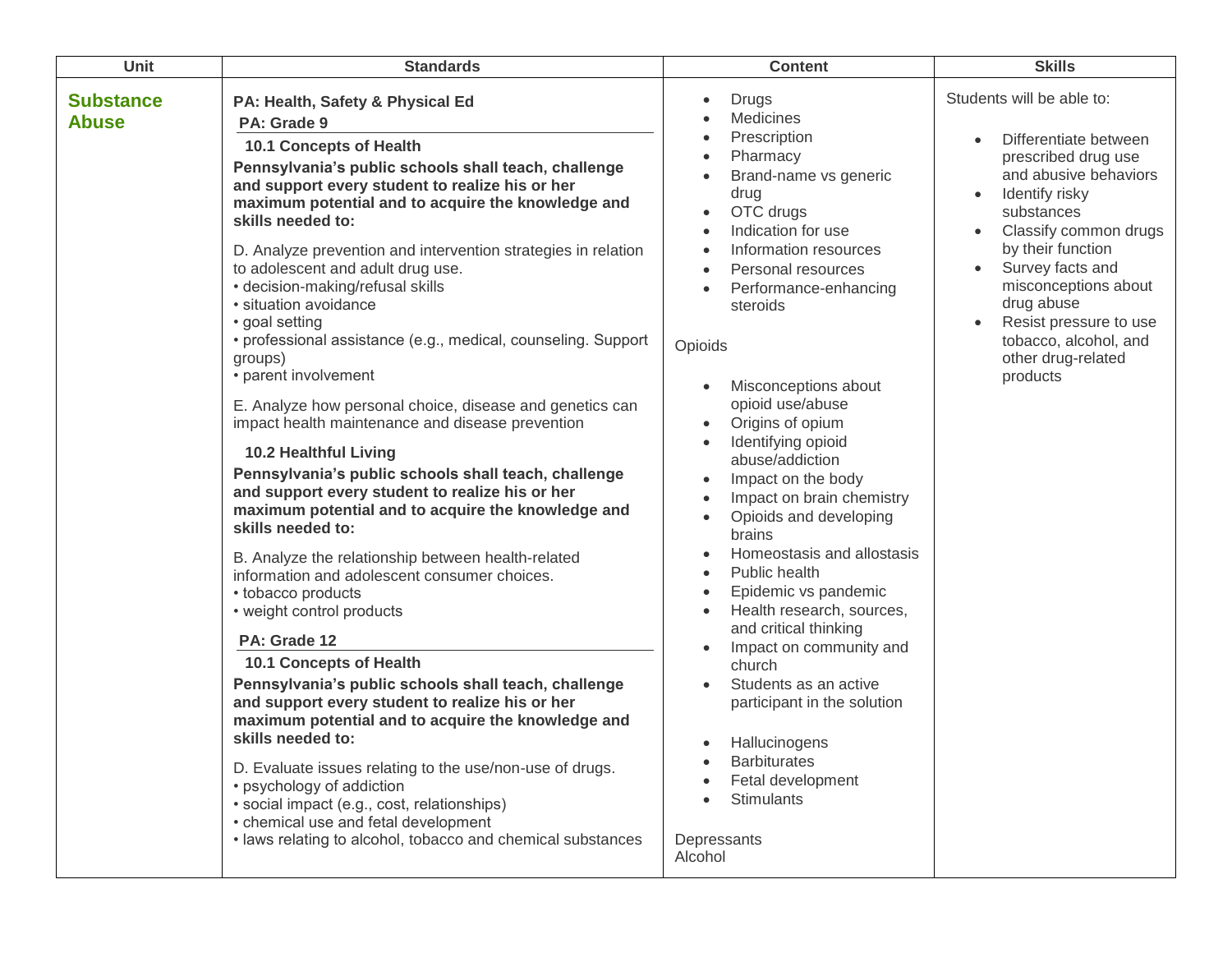| Unit | <b>Standards</b>                                                                                                                                                                                                                                                                                                                                                                                                                                                                                                                                                                                                                                                                                                                                                                                                                                                                                                                                                                                                           | <b>Content</b>                                                                                                                                                                                                                                                                                                                                                                                                                                                                                                                                                                                                                                                                                                                           | <b>Skills</b> |
|------|----------------------------------------------------------------------------------------------------------------------------------------------------------------------------------------------------------------------------------------------------------------------------------------------------------------------------------------------------------------------------------------------------------------------------------------------------------------------------------------------------------------------------------------------------------------------------------------------------------------------------------------------------------------------------------------------------------------------------------------------------------------------------------------------------------------------------------------------------------------------------------------------------------------------------------------------------------------------------------------------------------------------------|------------------------------------------------------------------------------------------------------------------------------------------------------------------------------------------------------------------------------------------------------------------------------------------------------------------------------------------------------------------------------------------------------------------------------------------------------------------------------------------------------------------------------------------------------------------------------------------------------------------------------------------------------------------------------------------------------------------------------------------|---------------|
|      | • impact on the individual<br>• impact on the community<br>E. Identify and analyze factors that influence the prevention<br>and control of health problems.<br>• research<br>· medical advances<br>• technology<br>· government policies/regulations<br><b>10.2 Healthful Living</b><br>Pennsylvania's public schools shall teach, challenge<br>and support every student to realize his or her<br>maximum potential and to acquire the knowledge and<br>skills needed to:<br>C. Compare and contrast the positive and negative effects of<br>the media on adult personal health and safety.<br>10.3 Safety & Injury Prevention<br>Pennsylvania's public schools shall teach, challenge<br>and support every student to realize his or her<br>maximum potential and to acquire the knowledge and<br>skills needed to:<br>D. Evaluate the benefits, risks and safety factors associated<br>with self-selected life-long physical activities<br>Copyright © 2015 Commonwealth of Pennsylvania. All<br><b>Rights Reserved</b> | Drunk driving<br>$\bullet$<br>Texting and driving<br>Distracted driving<br>$\bullet$<br>Hazing<br>$\bullet$<br>Binge drinking<br><b>BAC</b><br>Cirrhosis<br>Hangover vs blackout<br>Alcoholism<br>Denial<br>Alcohol withdrawal<br>syndrome<br>AA and Alateen<br>Tobacco<br>$\bullet$<br>Nicotine<br>Snuff/smokeless tobacco<br>Nicotine withdrawal<br>syndrome<br>Carcinogen<br>Emphysema<br>Secondhand smoke<br>Aneurysm<br>Leukoplakia<br>Quitting tobacco<br>Coping strategies<br>Withdrawal<br>Addiction<br>Dependence<br>Tolerance<br>$\bullet$<br>Genetic predisposition<br>Peer pressure<br>Resistance skills<br>Peer leader<br>Dose/overdose<br>Snorting<br>Use/misuse/abuse<br>Sublingual absorption<br>Codependence<br>Enabler |               |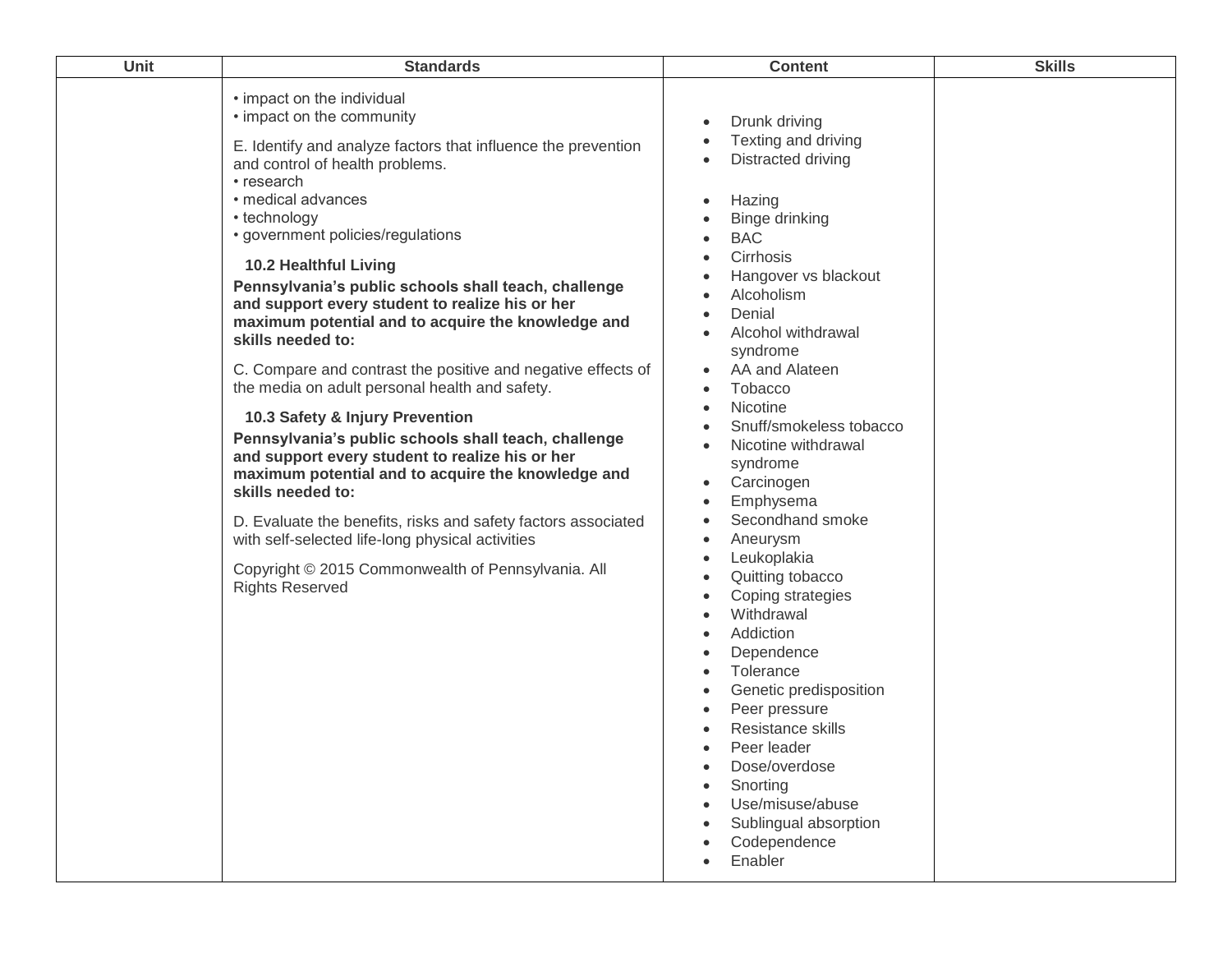| <b>Unit</b>      | <b>Standards</b>                                                                                                                                                                                                                                                                                                                                                                                                                                                                                                                                                                                                                                                                                                                                                                                                                                                                      | <b>Content</b>                                                                                                                                                                                                                                                                                                                                                                                                                                                                                                                                                                                                                                                                                         | <b>Skills</b>                                                                                                                                                                                                                                                                                                                                                                                        |
|------------------|---------------------------------------------------------------------------------------------------------------------------------------------------------------------------------------------------------------------------------------------------------------------------------------------------------------------------------------------------------------------------------------------------------------------------------------------------------------------------------------------------------------------------------------------------------------------------------------------------------------------------------------------------------------------------------------------------------------------------------------------------------------------------------------------------------------------------------------------------------------------------------------|--------------------------------------------------------------------------------------------------------------------------------------------------------------------------------------------------------------------------------------------------------------------------------------------------------------------------------------------------------------------------------------------------------------------------------------------------------------------------------------------------------------------------------------------------------------------------------------------------------------------------------------------------------------------------------------------------------|------------------------------------------------------------------------------------------------------------------------------------------------------------------------------------------------------------------------------------------------------------------------------------------------------------------------------------------------------------------------------------------------------|
|                  |                                                                                                                                                                                                                                                                                                                                                                                                                                                                                                                                                                                                                                                                                                                                                                                                                                                                                       | Mentor<br>$\bullet$<br>Delayed vs instant<br>gratification<br>Endorphins<br>$\bullet$<br>Dopamine                                                                                                                                                                                                                                                                                                                                                                                                                                                                                                                                                                                                      |                                                                                                                                                                                                                                                                                                                                                                                                      |
| <b>First Aid</b> | PA: Health, Safety & Physical Ed<br>PA: Grade 9<br>10.3 Safety & Injury Prevention<br>Pennsylvania's public schools shall teach, challenge<br>and support every student to realize his or her<br>maximum potential and to acquire the knowledge and<br>skills needed to:<br>B. Describe and apply strategies for emergency and long-<br>term management of injuries.<br>• rescue breathing<br>• water rescue<br>· self-care<br>• sport injuries<br>PA: Grade 12<br>10.3 Safety & Injury Prevention<br>Pennsylvania's public schools shall teach, challenge<br>and support every student to realize his or her<br>maximum potential and to acquire the knowledge and<br>skills needed to:<br>B. Analyze and apply strategies for the management of<br>injuries.<br>$\cdot$ CPR<br>· advanced first aid<br>Copyright © 2015 Commonwealth of Pennsylvania. All<br><b>Rights Reserved</b> | First aid<br>$\bullet$<br><b>CPR</b><br>Fracture<br>Sprain<br><b>Strain</b><br>$\bullet$<br><b>Dislocation</b><br>$\bullet$<br>Good Samaritan laws<br>$\bullet$<br>Actual vs implied consent<br>$\bullet$<br>Universal precautions<br>$\bullet$<br>Victim assessment<br>$\bullet$<br>Rescue breathing<br>$\bullet$<br>Choking<br>$\bullet$<br>Heart attack vs cardiac<br>arrest<br><b>Stroke</b><br>Wounds<br>Infections and sterilization<br>$\bullet$<br><b>Burns</b><br>$\bullet$<br>Shock<br>$\bullet$<br>Poisons<br>$\bullet$<br>Heat exhaustion vs stroke<br>Frost bite<br>$\bullet$<br>Hypothermia<br>$\bullet$<br>Concussion<br><b>ACL vs MCL</b><br>Allergic reactions<br>Epi-pen/epinephrine | Students will be able to:<br>Appraise the safety of<br>$\bullet$<br>a situation<br>Analyze the wants and<br>needs of an injured<br>person<br>Administer appropriate<br>$\bullet$<br>first aid in different<br>situations<br>Take action to avoid<br>$\bullet$<br>and treat sports injuries<br>Know the warning<br>$\bullet$<br>signs and treatment<br>procedures for<br>common allergic<br>reactions |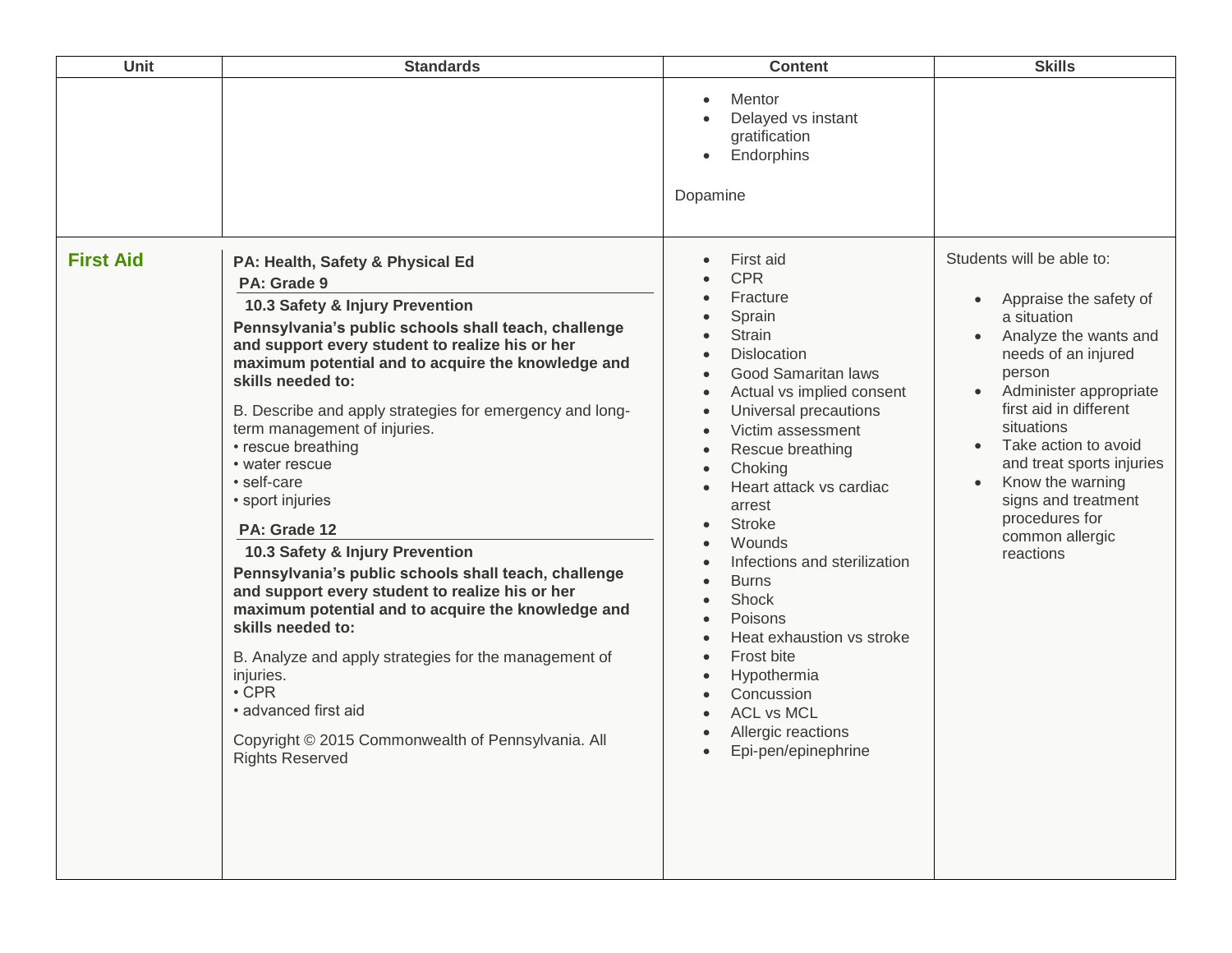| Unit             | <b>Standards</b>                                                                                                                                                                                                                                                                                                                                                                                                                                                                                                                                                                                                                                                                                                                                                                                                                                                                                                                                                                                                                                                                                                                                                                                                                                                                                                                                                                                                                          | <b>Content</b>                                                                                                                                                                      | <b>Skills</b>                                                                                                                                                                                                                                                                                                                                                                        |
|------------------|-------------------------------------------------------------------------------------------------------------------------------------------------------------------------------------------------------------------------------------------------------------------------------------------------------------------------------------------------------------------------------------------------------------------------------------------------------------------------------------------------------------------------------------------------------------------------------------------------------------------------------------------------------------------------------------------------------------------------------------------------------------------------------------------------------------------------------------------------------------------------------------------------------------------------------------------------------------------------------------------------------------------------------------------------------------------------------------------------------------------------------------------------------------------------------------------------------------------------------------------------------------------------------------------------------------------------------------------------------------------------------------------------------------------------------------------|-------------------------------------------------------------------------------------------------------------------------------------------------------------------------------------|--------------------------------------------------------------------------------------------------------------------------------------------------------------------------------------------------------------------------------------------------------------------------------------------------------------------------------------------------------------------------------------|
| <b>Nutrition</b> | PA: Health, Safety & Physical Ed<br>PA: Grade 9<br>10.1 Concepts of Health<br>Pennsylvania's public schools shall teach, challenge<br>and support every student to realize his or her<br>maximum potential and to acquire the knowledge and<br>skills needed to:<br>C. Analyze factors that impact nutritional choices of<br>adolescents.<br>• body image<br>• advertising<br>· dietary guidelines<br>• eating disorders<br>• peer influence<br>• athletic goals<br>E. Analyze how personal choice, disease and genetics can<br>impact health maintenance and disease prevention<br>10.2 Healthful Living<br>Pennsylvania's public schools shall teach, challenge<br>and support every student to realize his or her<br>maximum potential and to acquire the knowledge and<br>skills needed to:<br>D. Analyze and apply a decision-making process to<br>adolescent health and safety issues<br>PA: Grade 12<br>10.1 Concepts of Health<br>Pennsylvania's public schools shall teach, challenge<br>and support every student to realize his or her<br>maximum potential and to acquire the knowledge and<br>skills needed to:<br>C. Analyze factors that impact nutritional choices of adults.<br>• cost<br>• food preparation (e.g., time, skills)<br>• consumer skills (e.g., understanding food labels, evaluating<br>fads)<br>• nutritional knowledge<br>• changes in nutritional requirements (e.g., age, physical<br>activity level) | Nutrition<br>Calories<br>Proteins<br>Carbohydrates<br>Fats<br><b>Vitamins</b><br><b>Minerals</b><br>Digestion<br>Body image<br>Self esteem<br>Eating disorders<br>Weight management | Students will be able to:<br>Apply health literacy to<br>$\bullet$<br>food labels<br>Compare and contrast<br>proteins,<br>carbohydrates, and<br>fats<br>Compare and contrast<br>$\bullet$<br>eating habits<br>Develop a meal plan<br>$\bullet$<br>that balances nutrient<br>intakes and outputs<br>Investigate the<br>$\bullet$<br>nutritional quality of<br>different kinds of food |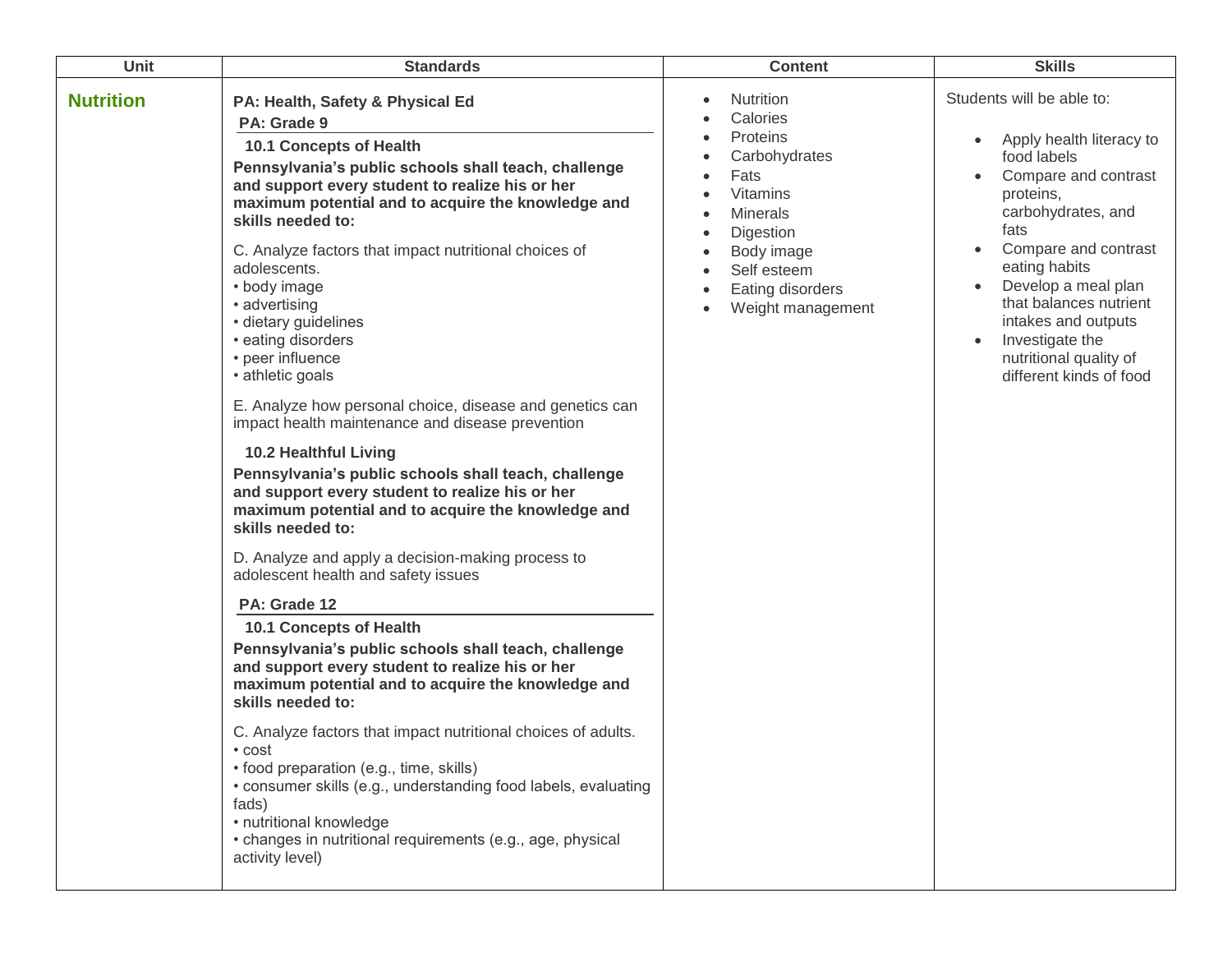| Unit                               | <b>Standards</b>                                                                                                                                                                                                                                                                                                                                                                                                                                                                                                                                                                                                                                                                                                                                                                                                                                                                                                                                                                                                                          | <b>Content</b>                                                                                                                                                                                                                                                                                                                                                                                                                                                                                                                                                                                                                                                                                        | <b>Skills</b>                                                                                                                                                                                                                                                                                                                                                                                                    |
|------------------------------------|-------------------------------------------------------------------------------------------------------------------------------------------------------------------------------------------------------------------------------------------------------------------------------------------------------------------------------------------------------------------------------------------------------------------------------------------------------------------------------------------------------------------------------------------------------------------------------------------------------------------------------------------------------------------------------------------------------------------------------------------------------------------------------------------------------------------------------------------------------------------------------------------------------------------------------------------------------------------------------------------------------------------------------------------|-------------------------------------------------------------------------------------------------------------------------------------------------------------------------------------------------------------------------------------------------------------------------------------------------------------------------------------------------------------------------------------------------------------------------------------------------------------------------------------------------------------------------------------------------------------------------------------------------------------------------------------------------------------------------------------------------------|------------------------------------------------------------------------------------------------------------------------------------------------------------------------------------------------------------------------------------------------------------------------------------------------------------------------------------------------------------------------------------------------------------------|
|                                    | <b>10.2 Healthful Living</b><br>Pennsylvania's public schools shall teach, challenge<br>and support every student to realize his or her<br>maximum potential and to acquire the knowledge and<br>skills needed to:<br>D. Examine and apply a decision-making process to the<br>development of short and long-term health goals<br>Copyright © 2015 Commonwealth of Pennsylvania. All<br><b>Rights Reserved</b>                                                                                                                                                                                                                                                                                                                                                                                                                                                                                                                                                                                                                            |                                                                                                                                                                                                                                                                                                                                                                                                                                                                                                                                                                                                                                                                                                       |                                                                                                                                                                                                                                                                                                                                                                                                                  |
| <b>Physical</b><br><b>Activity</b> | PA: Health, Safety & Physical Ed<br>PA: Grade 9<br><b>10.4 Physical Activity</b><br>Pennsylvania's public schools shall teach, challenge<br>and support every student to realize his or her<br>maximum potential and to acquire the knowledge and<br>skills needed to:<br>A. Analyze and engage in physical activities that are<br>developmentally/individually appropriate and support<br>achievement of personal fitness and activity goals<br>B. Analyze the effects of regular participation in moderate to<br>vigorous physical activities in relation to adolescent health<br>improvement.<br>• stress management<br>· disease prevention<br>• weight management<br>C. Analyze factors that affect the responses of body systems<br>during moderate to vigorous physical activities.<br>• exercise (e.g., climate, altitude, location, temperature)<br>• healthy fitness zone<br>• individual fitness status (e.g., cardiorespiratory fitness,<br>muscular endurance, muscular strength, flexibility)<br>· drug/substance use/abuse | Physical activity plan<br>$\bullet$<br>Exercise vs sports vs<br>hobbies<br>Life expectancy<br>$\bullet$<br>Premature death<br>Blood pressure<br>$\bullet$<br><b>Diabetes</b><br>$\bullet$<br>Norepinephrine<br>Endorphins<br>Osteoporosis<br>Arthritis<br>$\bullet$<br><b>Physical fitness</b><br>$\bullet$<br>Health-related fitness<br>$\bullet$<br>Muscular strength<br>$\bullet$<br>Muscular endurance<br>$\bullet$<br>Flexibility<br>$\bullet$<br>Types of exercises<br>FITT formula<br>Heart rate<br>Warm up and cool down<br>$\bullet$<br>Resistance exercise<br>$\bullet$<br>Weight training<br>$\bullet$<br>Repetitions<br>Stretching<br><b>Balance coordination</b><br>Agility<br>$\bullet$ | Students will be able to:<br>Explain the reasons<br>people have for getting<br>physical activity<br>Develop a complete<br>exercise regimen<br>Apply scientific<br>$\bullet$<br>principles to complex<br>movement<br>Research FITT formula<br>for physical activity<br>plan<br>Classify types of<br>$\bullet$<br>exercises<br>Know how to take care<br>of their bodies and<br>maintain a healthful<br>appearance. |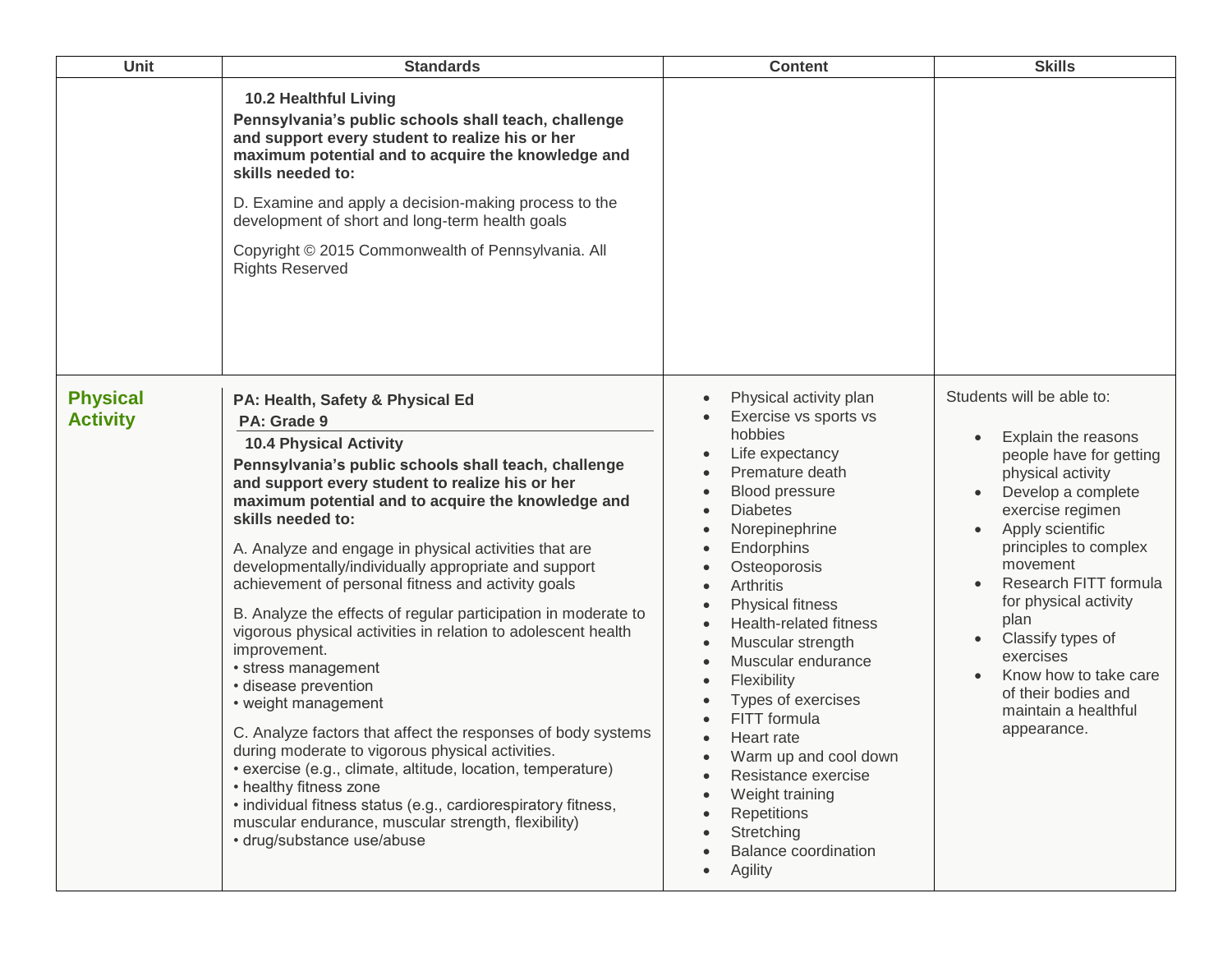| Unit | <b>Standards</b>                                                                                                                                                                                                                                      | <b>Content</b>                         | <b>Skills</b> |
|------|-------------------------------------------------------------------------------------------------------------------------------------------------------------------------------------------------------------------------------------------------------|----------------------------------------|---------------|
|      | D. Analyze factors that affect physical activity preferences of<br>adolescents.<br>· skill competence<br>· social benefits<br>• previous experience<br>• activity confidence                                                                          | <b>Reaction time</b><br>Speed<br>Power |               |
|      | E. Analyze factors that impact on the relationship between<br>regular participation in physical activity and motor skill<br>improvement.<br>• personal choice<br>• developmental differences<br>• amount of physical activity<br>• authentic practice |                                        |               |
|      | F. Analyze the effects of positive and negative interactions<br>of adolescent group members in physical activities.<br>• group dynamics<br>· social pressure                                                                                          |                                        |               |
|      | PA: Grade 12                                                                                                                                                                                                                                          |                                        |               |
|      | <b>10.4 Physical Activity</b><br>Pennsylvania's public schools shall teach, challenge<br>and support every student to realize his or her<br>maximum potential and to acquire the knowledge and<br>skills needed to:                                   |                                        |               |
|      | A. Evaluate and engage in an individualized physical activity<br>plan that supports achievement of personal fitness and<br>activity goals and promotes life-long participation                                                                        |                                        |               |
|      | B. Analyze the effects of regular participation in a self-<br>selected program of moderate to vigorous physical activities.<br>• social<br>• physiological<br>· psychological                                                                         |                                        |               |
|      | C. Evaluate how changes in adult health status may affect<br>the responses of the body systems during moderate to<br>vigorous physical activity.<br>• aging<br>• injury<br>· disease                                                                  |                                        |               |
|      | D. Evaluate factors that affect physical activity and exercise<br>preferences of adults.                                                                                                                                                              |                                        |               |